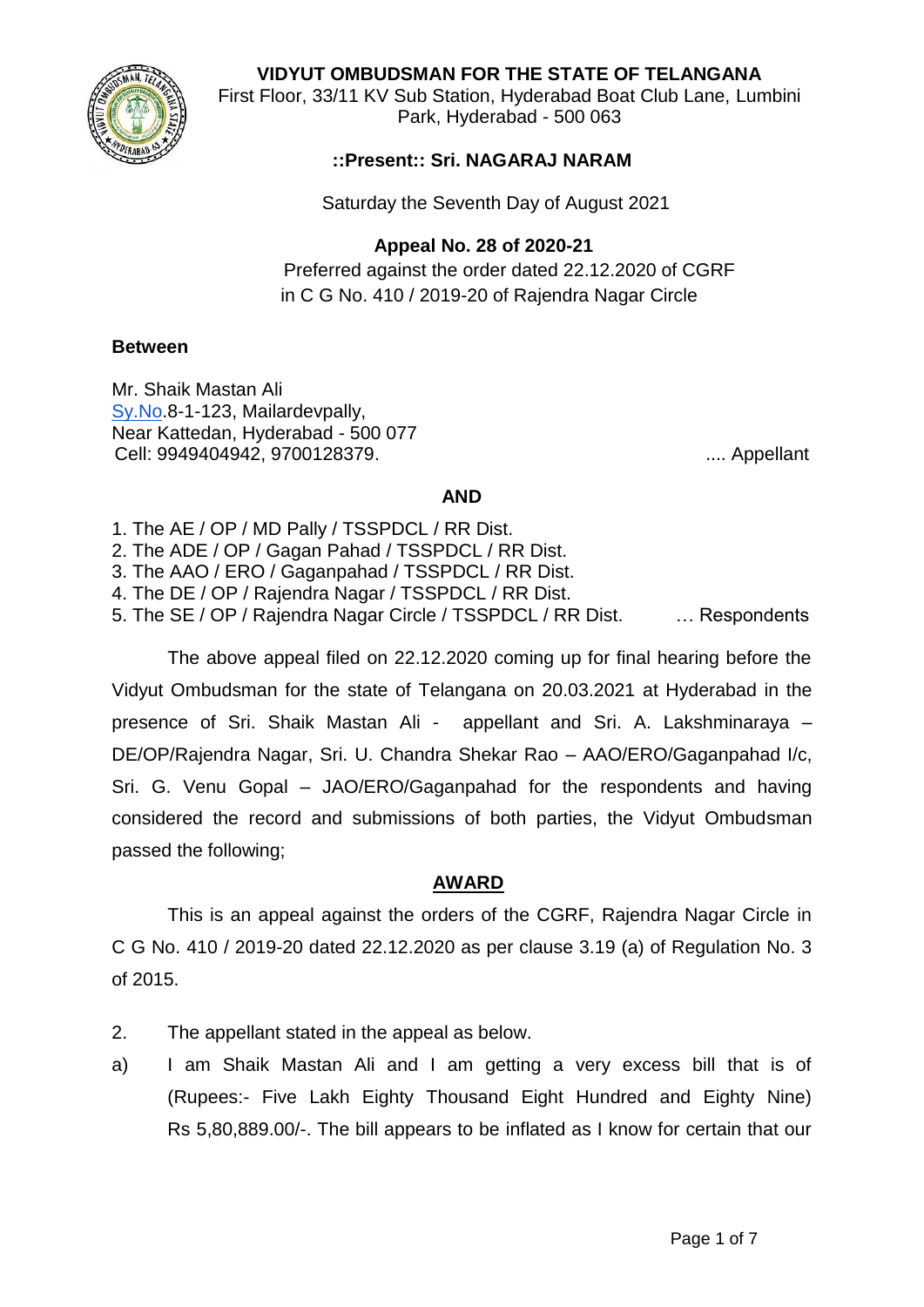consumption of electricity is not so high as to warrant such a high bill. Our all pervious bills were in between Rs. 13000/- to Rs. 15000/-.

- b) I had given this complaint to CGRF TSSPDCL. After one week I went to the AO office at Rethibowli, to check the statement. After meeting with AO. he handed the account statement to me and he said that your case amount is credited from CGRF of Rs, 5,57,850/- on dated 21.08.2019. But still I am getting the same amount on my electricity bill so today I went to CGRF to find out about my case on dated 21.12.2020. So they have given an order copy to me by saying that your file is rejected so I have come for justice towards the Vidyut Ombudsman.
- c) I request you to please look into this matter seriously and check where the mistake has occurred and kindly solve my billing problem because I am not eligible to pay this excess amount so kindly resolve my problem.

3. The submission against the appeal have been made by the officers of the licensee as below.

- a) That the appellant has filed an appeal on 22.12.2020 against order dated 08.12.2020 of CGRF in C G No. 410 / 2019-20, Rajendra nagar Circle regarding excess bill issued in the month of August 2019 against his service. No. 3103 06163, cat-II, load 22KW, of Sri.Shaik Mastan Ali MD Pally Section, Rajendra Nagar Circle.
- b) That a development charges case was booked for Rs.26,000/- on 02.05.2014 vide case No. DPE / RRS / SD02 / 8881 / 14 for regularization of additional load from 5 KW to 18 KW and the same amount added in the bill vide JE. No. 115187, dated 31.07.2014. The appellant paid Rs. 26,000/- on 31.08.2014 vide PR.No.40008310341. As per the instructions of the Superintending Engineer / Op / Rajendranagar, additional connected load regularized from 5 KW to 18 KW in the month of August-2019 to the SC. No. 3103 and also the KWH final reading of 90872 for the month of July -2019 was kept final reading of KVAH for the month of July-2019. In the month of August -2019 the KVAH final reading of the SC. No. 3103 06163 is 148552 hence billed 57680 units and generated the bill of Rs.  $5,80,889=00$  that is Rs.  $5,76,132=93$  (energy charges) + Rs. 150=00 customer charges + Rs. 1080=00 (fixed charges) + Rs. 3460=80 ED). It is stated that in the month of August-2019 a credit JE for Rs. 5,57,850/- was adjusted to the SC.No.3103 06163 as a part of bill revision.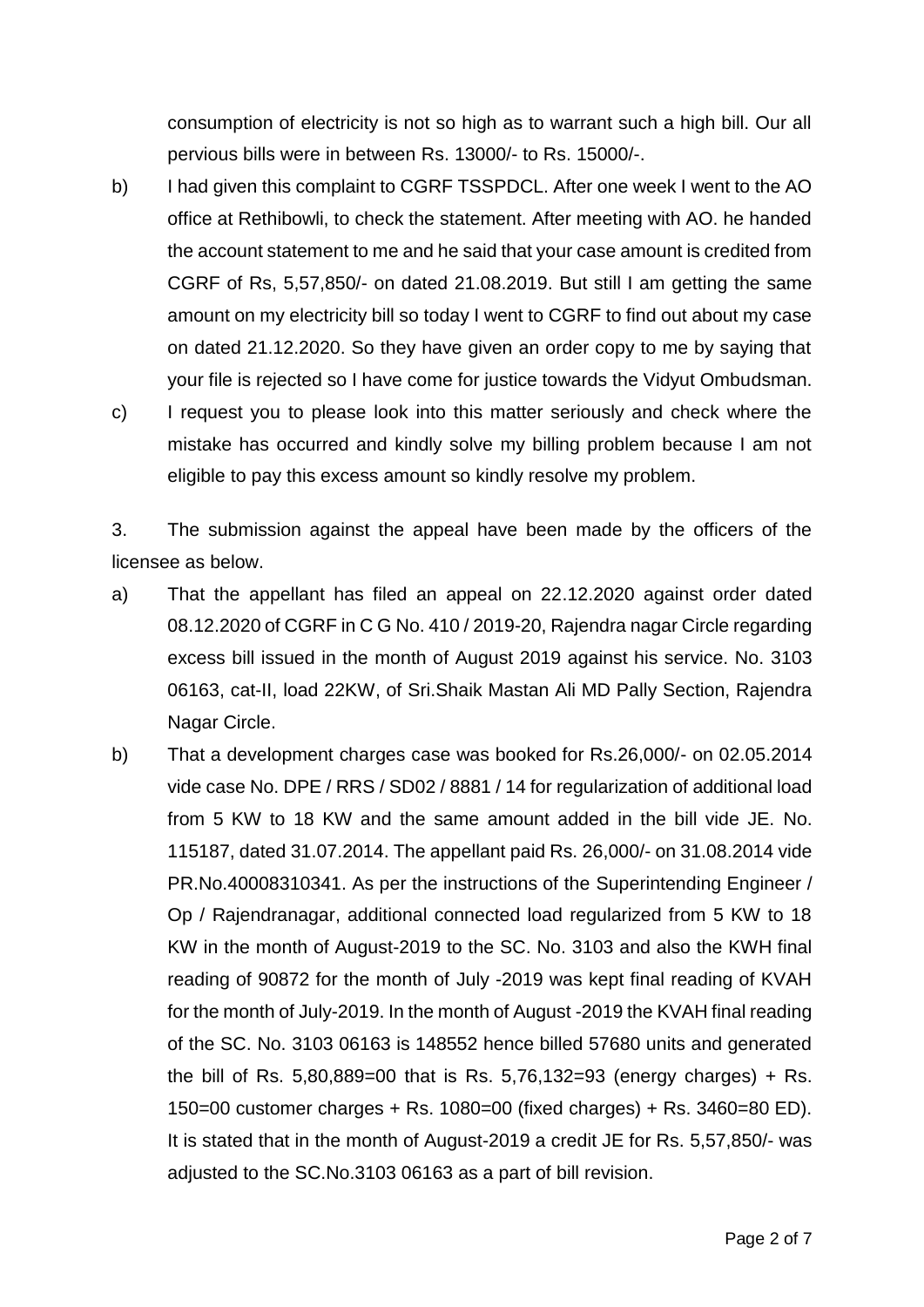c) That a back billing case was booked for Rs. 5,57,928/-(Five Lakhs Fifty Seven Thousand Nine Hundred and twenty Eight only) vide case No. DPE / RJNR / 1049 / 19 on 22.08.2019 for the period from 12.08.2014 and we are not authorized to withdraw the billing case amount.

4. The AAO / ERO / Gaganpahad submitted additional submissions reiterating the earlier submissions:-

- a) The appellant has filed an appeal on 22.12.2020 against order dated 08.12.2020 of CGRF in C G No. 410 / 2019-20, Rajendra Nagar Circle regarding excess bill issued in the month of August-2019 against his service. No.3103 6163, cat-II, load 22KW of Sri. Shaik Mastan Ali, MD Pally Section, Rajendra Nagar Circle.
- b) That a development charges case was booked for Rs. 26,000/- on 02.05.2014 vide case No. DPE / RRS / SD02 / 8881 / 14 for regularization of additional load from 5 KW to 18 KW and the same amount added in the bill vide JE.No.115187, dated 31.07.2014 and additional load regularized from 5 KW to 18 KW in the month of August 2019 to the SC.No.3103 06163 and also the KWH final reading of 90872 for the month of July 2019 was kept final reading of KVAH for the month of July 2019. In the month of August 2019 the KVAH final reading of the SC. No 3103 06163 is 148552 hence billed 57680 units and generated the bill of Rs. 5,80,889/- (that is Rs. 5,76,132.93 (energy charges) +Rs. 150/- customer charges + Rs. 1080/- (fixed Charges) + Rs. 3460. 80 ED. It is stated that in the month of August-2019 a credit JE for Rs.5,57,850/- was adjusted to the SC.No.3103 06163 as a part of bill revision.
- c) That, in the final orders pertains to the SC. No 3405 00480 of Sri. Anil Agarwal, cat-III that, the assessment is in concurrence with the tariff orders 2012-14, approved by the Hon'ble commission which mandates the billing of units in terms of KVAH units for the service 20 HP and above, under clause 3 category wise specific conditions of L.T. tariff read sub-clause (3) (3) (iii). In the event of such provisions of tariff orders, the pe of the appellant for withdrawal of back billing amount is not tenable. Hence, the same order is applicable to the SC. No 3103 06163 of Sri. Shaik Mastan Ali also.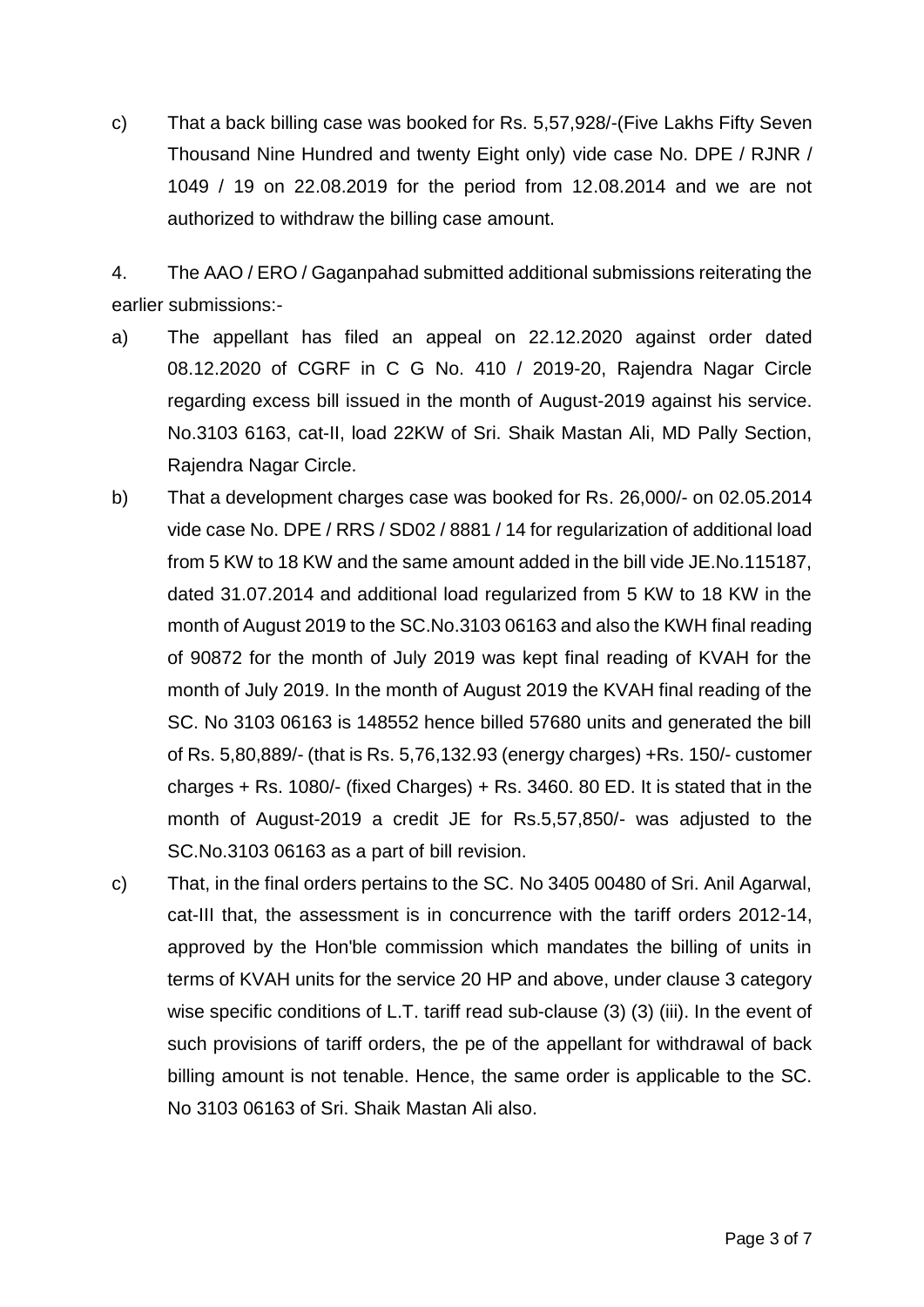5. The short issue having heard the appellant and the officers of the licensee is that the consumer entitled any relief and if so to what extent the bill should be revised.

6. Sri. Shaik Mastan Ali is having service connection bearing SC No. 3103 06163 under category - II at MD Pally, Uddamguda, Gaganpahad, Hyderabad. He has filed the present appeal against the bill issued during the month of August 2019 for an amount of Rs 5,80,889/-. Prior to the above bill it si alleged that they used to get bills around Rs 13,000/- to Rs 15,000/-, however, a bill is received for an amount of Rs 5,80,899/- which is abnormal and there is some mistake in issuing such bill. Therefore, the consumer requested the CGRF to resolve the unfair excess billing.

7. The appellant 's grievance is that when he visited the ERO office he was handed over an account statement stating that an amount of Rs 5,57,850/- was credited in their account but still he was getting the electricity bills with the same amount and hence stated that his grievance was not resolved requested to resolve the issue at the earliest.

8. On behalf of the respondents the respondent No.3, AAO / ERO / Gaganpahad has submitted the written submissions. Further in support of their claim the respondent No. 3 has stated about the orders given by this authority which is a similar appeal by Sri. Anil Kumar Agarwal being Appeal No. 35 of 2019-20, wherein the appeal was rejected upholding the back billing case towards difference of units in KVAH and KWH.

8. A perusal of the written submissions of the appellant and the respondents shows that a wrong bill was initially issued in the month of August 2019 billed for 57680 units as a one month consumption. The mistake appears to have occurred in view of taking 90872 as initial reading for the month of August 2019 bill with final reading of 148552. The reading 90872 is actually KWH units whereas the reading 148552 is KVAH units. From the record placed it is noticed that the mistake was rectified by taking the initial reading as 146332 KVAH units. Consequently, revised the bill crediting an amount of Rs 5,57,850/- has been arranged. But during the same month again the service was inspected on 22.08.2019 by the DPE / DE and it was observed that the power factor of the service connection is very low and there was no capacitor installed in the premises. Such inspection also noticed additional load of 4 KW. Accordingly, from the notices it is seen that the back billing case was initiated to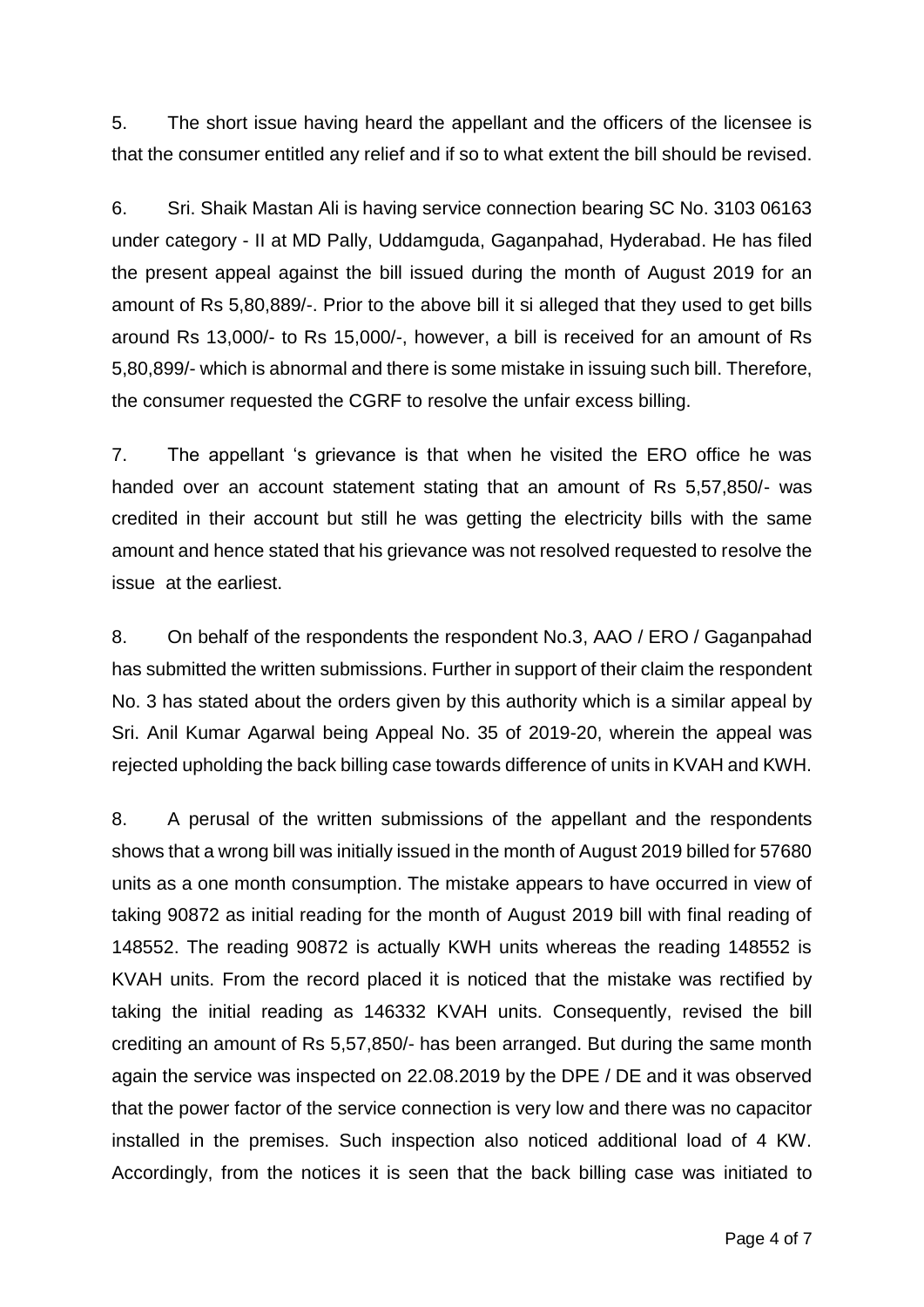recover the shortfall units of KVAH units, since the billing was carried out under KWH units, whereas the tariff order mandates the services above 10 KW under category II shall be invariably billed under KVAH units. The loss of revenue for such discrepancy of not billing the service connection under KVAH units was assessed at Rs 5,57,928/ for the period from 12.08.2014 to 12.07.2019. There was also demand for the developments charges towards additional 4 KW.

9. From the record placed by the licensee, in the year 2014 an inspection of the service connection was conducted and it was found that there exists an excess connected load of 13 KW over the contracted load of 5 KW in the premises. Subsequently, vide Lr. No. ADE / OP / Gaganpahad file No. 3995 / K / D. No. 141 / 14 dated 02.05.2014, the ADE / OP / Gaganpahad had issued the notice for regularisation of additional load detected demanding an amount of Rs 26,000/- which includes development charges of Rs 15,600/-, security deposit of Rs 10,400/- while allowing an option to the appellant to remove the additional connected load or part of the additional connected load by making representation to the DE / OP / Rajendra Nagar. The appellant paid the said amount vide PR No. 40008310341 on dt.31.08.2014 without any demur. After payment of the amount the respondents failed to regularise the total load of 18 KW until August 2019 and nothing placed on record for the lapse committed by the licensee. At the same time payment of amount towards excess load by the appellant envisages that the licensee starts billing the energy as per tariff order in KVAH units as the connected load as gone above 10 KW. The non regularisation of the total load of 18 KW resulted in continuation of billing of the service connection under KWH units whereas those services having contracted load of more than 10 KW under category II shall invariably be billed under KVAH units as per the tariff order 2013-14. This discrepancy was observed by the DE / DPE wing during the inspection of the premises on 22.08.2019, therefore, it was suggested to intiate back billing case for the recovery of short billing to an extent of difference of units between KVAH and KWH units and an amount of Rs 5,57,928/- was assessed for the period from August 2014 from the date of payment of excess connected load by the appellant upto July 2019.

10. Though the request of excess billing for an amount of Rs 5,80,889/- was addressed by the respondents by revising the bill duly withdrawing an amount of Rs 5,57,850/- in the month of August 2019. But back billing amount of Rs 5,57,928/-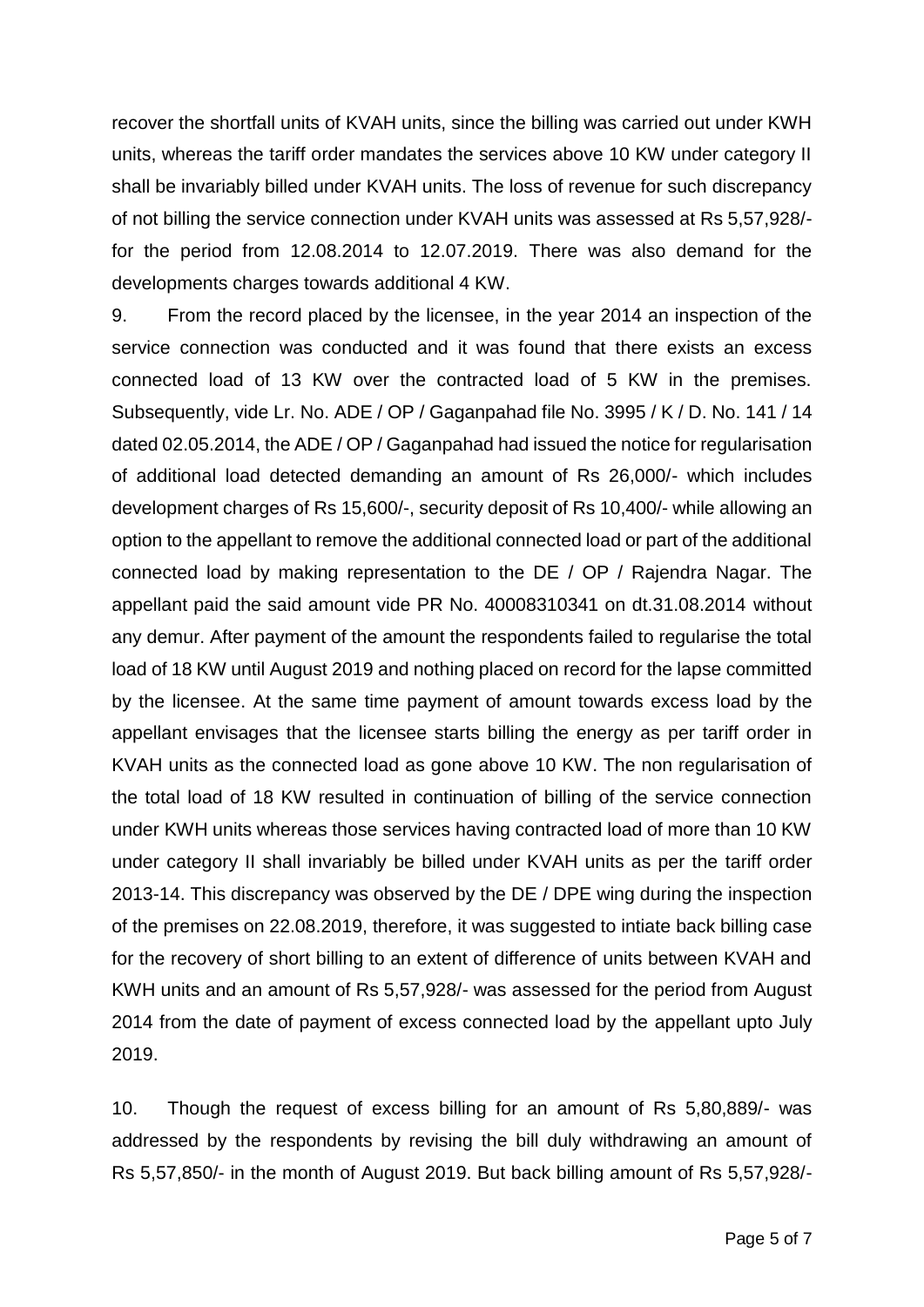shown as the amount due in the electricity bill as claimed by the respondents and ought to have been paid by the appellant as per the tariff order 2013-14 is the bone contention as it is shown the bill.

11. Though the claim made by the licensee may be correct as the billing had to be done in KVAH, having ailed to comply with the orders of the Commission, they cannot now punish the consumer for their lapses. No doubt it's a loss of revenue to the licensee due to improper billing having succeeded in getting billing pattern changed at the hands of the Commission, but failing to give effect the benefit bestowed on the licensee in due diligence and at an appropriate time cannot be pushed on the consumer.

12. Having noticed the action of the licensee and that being a voilation of the provisions of the sec 56 of Electricity Act, 2003. Moreover, reference made to this authority's order in an earlier appeal in Appeal No 35 of 2019, is neither relevant nor appropriate. The said appeal has facts quite different from the present case and the detection wrong billing was noticed as practically at the earlies point of time. As such no comparison can be drawn to the said case. The said finding was rendered in the said facts and circumstances, though levy aspect may be similar to this case.

13. Thus, the appellant is entitled to the relief of withdrawing the claim of arrears towards KVAH billing for the period 2014 to 2019. However, the billing should be in KVAH from August 2019 when it was actually noticed. Any claims of amount arising out of or in the context of KVAH billing after August 1, 2019 shall subsist and has to be paid by appellant.

14. Subject to the observation made above the appeal is disposed off. Power supply shall be restored if already disconnected. There shall be no costs.

TYPED BY Office Executive cum Computer Operator, Corrected, Signed and Pronounced by me on this the 07<sup>th</sup> day of August, 2021.

Sd/-

VIDYUT OMBUDSMAN FAC